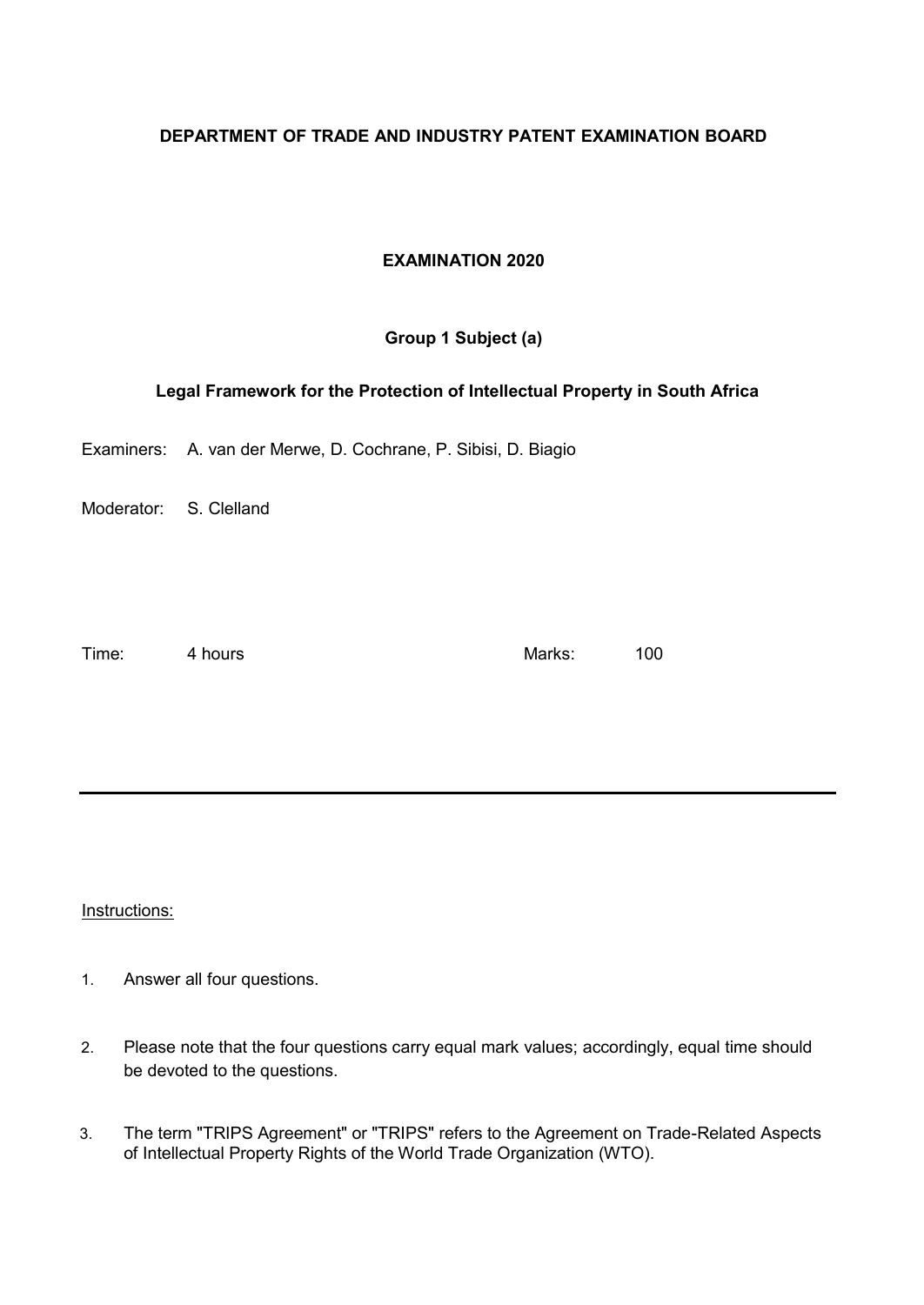# **QUESTION 1.1**

How is "mark" defined in the Act?

## **QUESTION 1.2**

What is the fundamental requirement for registration of a trade mark as set out in the Act (ie in section 9)?

Does this section further explain or elaborate on this requirement?

# **QUESTION 1.3**

Section 10 is a very important section of the Act. In your own words, what does this section regulate or provide overall in respect of (i) marks intended for registration; and (ii) marks already registered? **(3)**

# **QUESTION 1.4**

In terms of the Act, it is generally not possible for two identical or confusingly similar trade marks to be registered in respect of the same goods or services. Is this statement correct, as a general rule, and is there any "exception" to this general rule?

### **QUESTION 1.5**

In the infringement sub-sections [34(1)(a) and (b)], what is the difference between these two sections in respect of the goods or services of the trade mark registration, on the one hand, and the "infringing" goods or services, on the other hand?

### **QUESTION 1.6**

In terms of the Act, when is it permissible for a trade mark to be referred to by using the letter "R" (-meaning "Registered") - and when can a trade mark be referred to by using the letters "TM"?

Is it a serious breach of the Act if the letter "R" is used incorrectly?

**(5)**

**Marks [25]**

**(5)**

**(5)**

**(5)**

**(2)**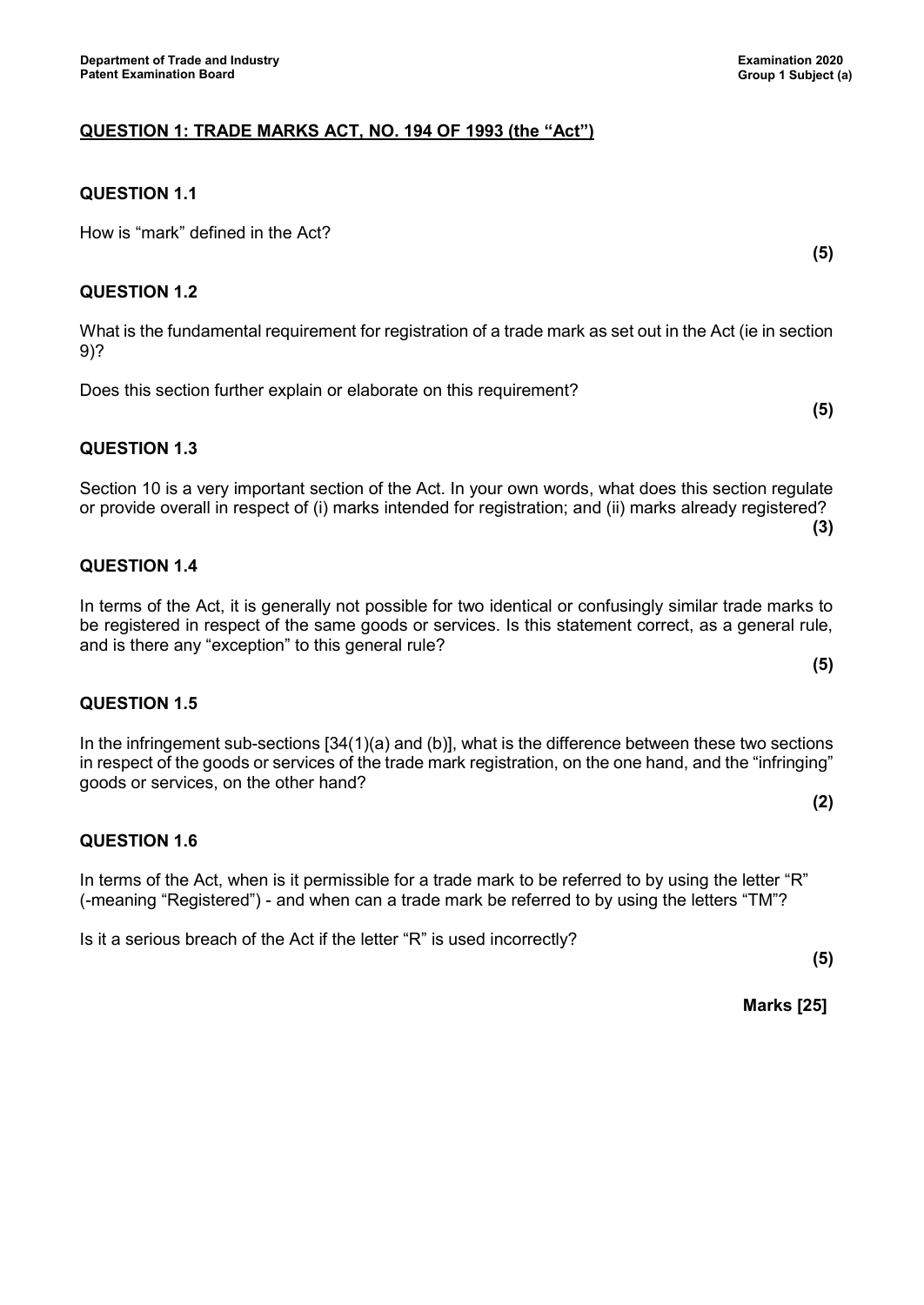# **QUESTION 2: COPYRIGHT ACT, NO. 98 OF 1978 (the "Act")**

| 2.1 | Name four examples of an artistic work.                                                                                | (8) |
|-----|------------------------------------------------------------------------------------------------------------------------|-----|
| 2.2 | What is excluded in the definition of musical work?                                                                    | (2) |
| 2.3 | Authorship plays an important role in copyright law. In terms of the Act, who is<br>the author of the following works: |     |
|     | photographs;<br>2.3.1                                                                                                  |     |
|     | published editions?<br>2.3.2                                                                                           | (4) |
| 2.4 | In terms of the Copyright Act, "Publication" shall not include certain categories of<br>works. Name three (3).         | (6) |
| 2.5 | Is the State bound by the Copyright Act?                                                                               | (2) |
| 2.6 | The Copyright Act grants certain exclusive rights to the author of a literary or<br>musical work. Name three.          | (3) |

**Marks [25]**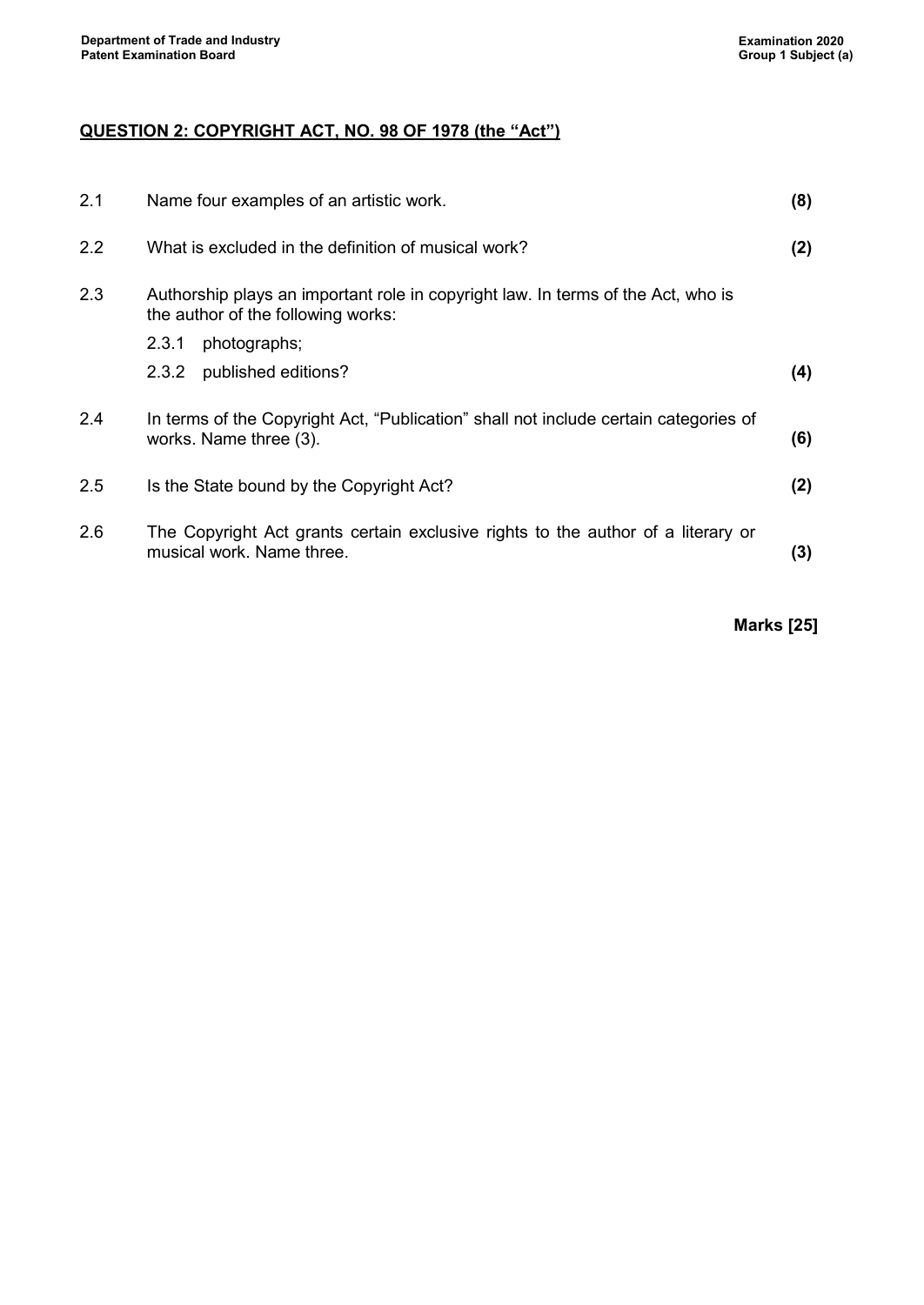## **QUESTION 3: PLANT BREEDERS' RIGHTS ACT, NO. 15 OF 1976 (the "Act")**

- 1. Name the four basic requirements for obtaining a Plant Breeders' Right, and provide a short explanation for each. **(10)**
- 2. Who is entitled to apply for a Plant Breeders' Right? **(2)**
- 3. What is the difference between a denomination and a trade mark for a variety? **(3)**
- 4. Mr Smith is a farmer who owns a 1 hectare small holding in the Free State on which he grows corn. Company A has a valid South African Plant Breeders' Right for a variety of corn called Classic Gold. Mr Smith bought Classic Gold seeds in a legitimate manner from Company A and grew and harvested corn on his small holding. He consumes some of the corn that he harvests and sells some of it at a local market. He also saves some of the harvested corn and replants it on the same small holding the next year. With reference to the particular section of the South African Plant Breeders' Right Act, explain whether Mr Smith's act of saving and replanting seed infringes the Plant Breeder's Right covering the Classic Gold corn variety. **(5)**
- 5. What is the time limit for a third party to oppose a Plant Breeders' Right application? **(2)**
- 6. Is it possible to apply for the revocation of a Plant Breeders' Right? **(3)**

**Marks [25]**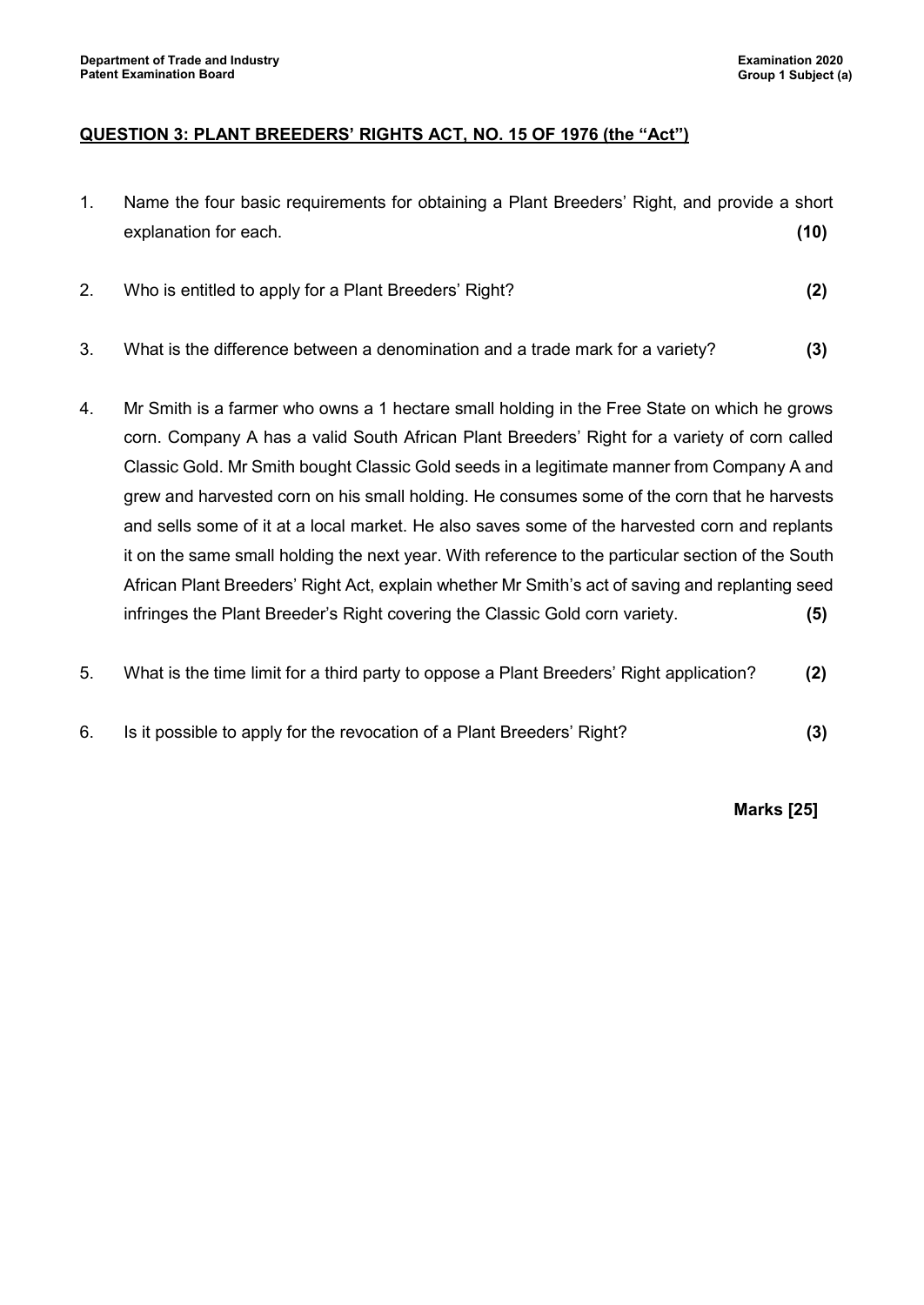### **QUESTION 4: INTERNATIONAL AGREEMENTS, CONVENTIONS AND TREATIES**

- 4.1 Choose the most correct answer from the options provided:
	- 1. South African has acceded to:
		- A. The Harare Protocol, for membership of the African Regional Intellectual Property Organisation (ARIPO))
		- B. The Hague Agreement
		- C. The Budapest Treaty
		- D. Locarno Agreement
	- 2. South Africa has not acceded to, but has implemented:
		- A. The Strasbourg Agreement
		- B. The Patent Cooperation Treaty
		- C. The Bangui Agreement, for membership of the Organisation Africaine de la Propriété Intellectuelle (OAPI)
		- D. The TRIPS Agreement
	- 3. South Africa has not acceded to, and has not implemented:
		- A. The Paris Convention
		- B. The Madrid Protocol
		- C. The Nice Agreement
		- D. The Berne Convention
	- 4. Which international agency is responsible for the administration of TRIPS?
		- A. World Intellectual Property Organisation (WIPO)
		- B. World Trade Organisation (WTO)
		- C. The agency responsible for the administration of the General Agreement on Tariffs and Trade (GATT)
		- D. The Paris Convention
	- 5. The agreement/treaty concerning the international registration of industrial designs is:
		- A. The Strasbourg Agreement
		- B. The Locarno Agreement
		- C. The Washington Treaty
		- D. The Hague Agreement
	- 6. Which of these is not a main objective of TRIPS?
		- A. To ensure uniform levels of protection and enforcement of intellectual property rights in member countries
		- B. To promote innovation
		- C. To ensure that countries adopt measures necessary to protect public health
		- D. To prevent abuse of IP rights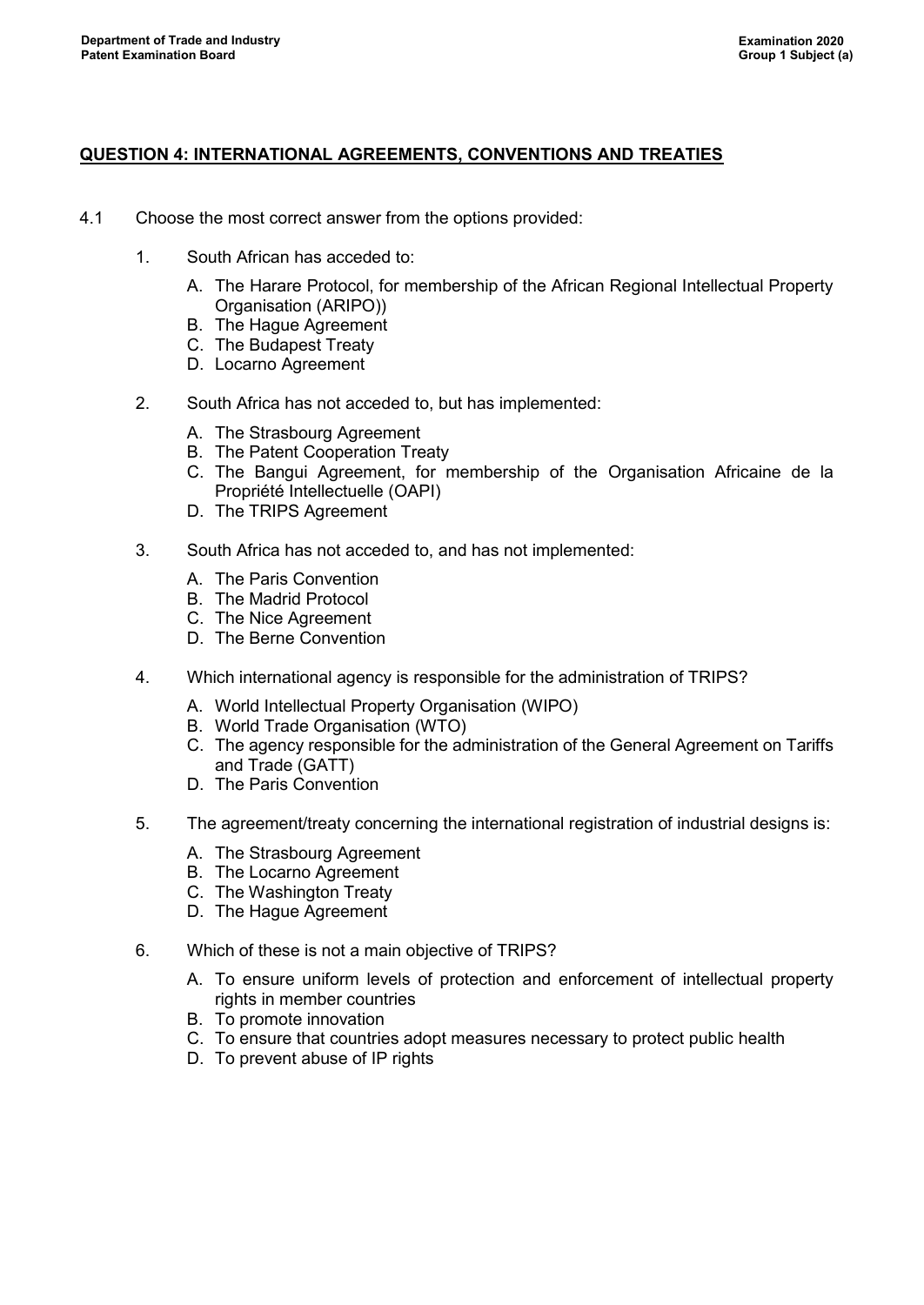7. Indicate True/False.

A country cannot be a member of TRIPS if it is not a member of the Rome Convention.

- A. True B. False
- 8. A so-called Bolar provision is aimed at ensuring:
	- A. That well known marks are protected
	- B. That an invention may be used by a person other than the patentee, for the purposes of obtaining and submitting information required by a regulatory authority for the registration of a medicament
	- C. That an invention may be used by a person other than the patentee, for research and development purposes
	- D. That copyright is not infringed by *fair dealing,* such as use for private study or reporting of current events
- 9. Indicate which one of the following statements is **false**.

The Doha Declaration stipulates that each member state has the freedom to:

- A. Determine which non-commercial activities will constitute patent infringement
- B. Determine the grounds upon which compulsory licences may be granted
- C. Determine what constitutes a national public health emergency
- D. Establish either an international/territorial regime of exhaustion of intellectual property rights
- 10. Indicate True/False.

In South African law, integrated circuit topographies are afforded protection as a species of functional design.

- A. True
- B. False
- 4.2 Historically intellectual property was seen as a tool for enforcing a monopoly. More recently, intellectual property is recognised as an asset. Aside from its ability to enforce a monopoly in the invention (i.e. prevent others from making, using, exercising, disposing of, offering to dispose of and importing, the invention), explain three other ways in which patents can be exploited.

**(3)**

**(10)**

4.3 Patent filing statistics often show a correspondence between an increase in the number of patent applications filed in a country and improved economic growth in that country.

Explain what is meant by the "two-way interactive cycle" between these two factors.

- **(2)**
- 4.4 Explain the principles of "National Treatment" and "Most-Favoured-Nation Treatment" as set out in Articles 3 and 4 of TRIPS.

**(2)**

4.5 How does South African law on the registrability of a design applied to an article go beyond the provisions of the TRIPS agreement?

**(2)**